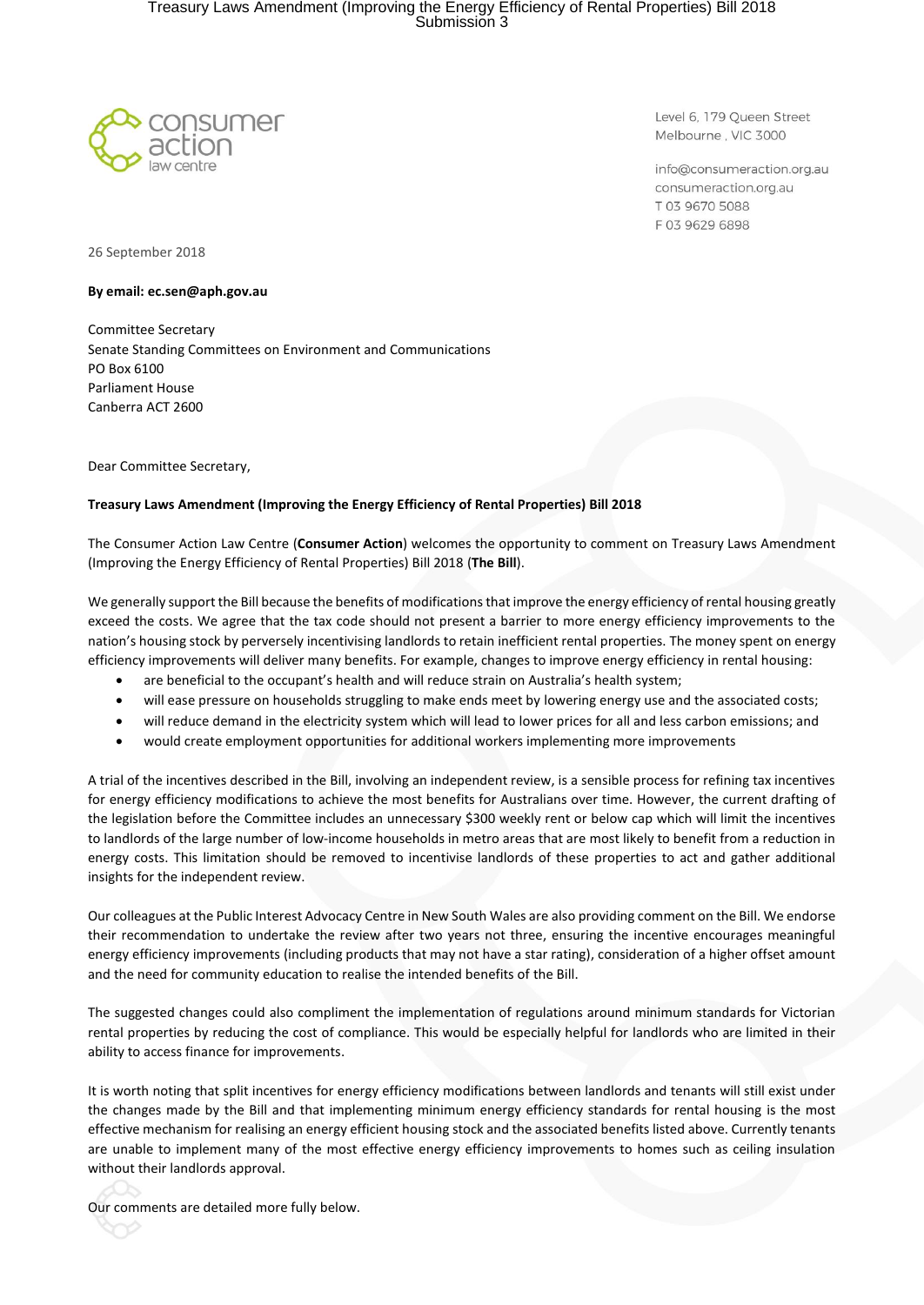#### **About Consumer Action**

Consumer Action is an independent, not-for profit consumer organisation with deep expertise in consumer and consumer credit laws, policy and direct knowledge of people's experience of modern markets. We work for a just marketplace, where people have power and business plays fair. We make life easier for people experiencing vulnerability and disadvantage in Australia, through financial counselling, legal advice, legal representation, policy work and campaigns. Based in Melbourne, our direct services assist Victorians and our advocacy supports a just market place for all Australians.

### **Improving energy efficiency in rental properties should be encouraged**

### Victorians are struggling to keep up with rising energy costs

Consumer Action operates the National Debt Helpline in Victoria. We draw on the experiences of callers accessing free financial counselling over the phone to inform our policy work. Energy debt is the second most common debt issue raised on these calls (after credit card debt) and energy affordability is a major focus for energy policy and regulatory reform. Analysis of the reasons people contact the National Debt Helpline reveals that one in five callers have an energy debt when calling for assistance. The amounts of energy debt reported by callers have escalated as electricity prices have increased. Often the greatest debts reported are from sole parents with large families in old energy inefficient private rental homes like those in the case study below.

### Case Study: \$15,000 energy debt

National Debt Helpline received a call from a sole father who was unable to work as he was the carer to one of his children who had a disability. They were living in an old home in a Victorian region where temperatures often drop below freezing in winter and were under threat of disconnection due to a \$15,000 gas and electricity debt.

The private rental property they lived in was more than 100 years old and unbearably cold. One of the gas heaters in a room where the family had all moved to stay warm had to be on around the clock. An energy audit provided by the household's energy provider had delivered no improvement. This is likely because there was little that could be done for the family without their landlord's assistance or approval and their landlord had no interest in making improvements.

### The benefits of energy efficiency improvements exceed the cost

Modifications to improve the energy efficiency of housing are of great value. Unfortunately for those renting a home, there is a split incentive where tenants do not have the finances, ability or security of tenure to invest in energy efficiency improvements and landlords see little benefit for themselves in investing in these improvements for their tenants. The Bill would help change this dynamic.

Consumer Action has worked collectively with the One Million Homes Alliance for many years to advocate for the benefits of energy efficiency improvements for rental homes. As part of the group's work Environment Victoria released *Bringing Rental Homes Up To Scratch* in 2017 which found that:

- heating and cooling make up 40 per cent of Victorian household's energy costs but much of that energy is wasted because our housing stock is on average only 2 stars compared to the 6-star minimum for new homes;
- rented homes make up a quarter of the Victorian housing stock and are even worse than the average for energy efficiency due to the barriers for improvements;
- inefficient homes put health at risk. This is most obvious during extreme weather like heatwaves where the health system is under strain and unsafe temperatures in homes can contribute to deaths;
- more Victorians are renting for longer and families now represent the biggest group of renters;

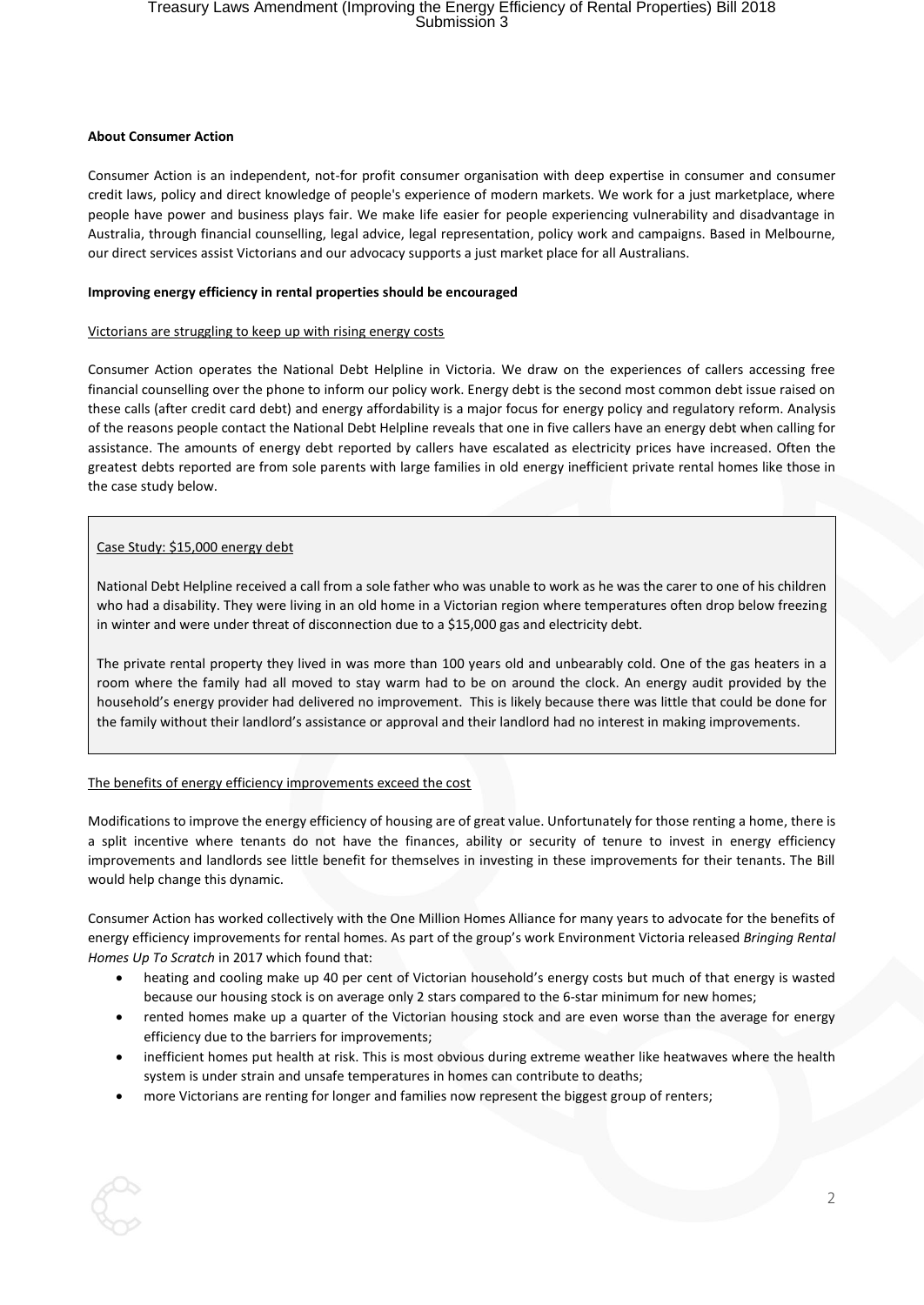# Treasury Laws Amendment (Improving the Energy Efficiency of Rental Properties) Bill 2018<br>Submission 3

• cutting waste by improving the uptake of energy efficiency improvements is one of the quickest ways to reduce emissions and reduce strain on energy supply during peak periods. 1

#### The bill will compliment state-based energy efficiency initiatives

The work of the One Million Homes Alliance has largely focused on achieving minimum standards for energy efficiency in Victorian rental homes as the regulation of minimum standards is the most effective way for the State government to overcome the split incentive issue and improve the homes of all Victorian renters. The recent passing of the *Residential Tenancies Amendment Act 2018* will enable the Victorian Government to set regulation for minimum standards in rental properties which may include energy efficiency. The Bill would, at a national level, complement the implementation of these minimum standards by removing a barrier for landlords, especially those who may struggle to achieve compliance due to an inability to access finance to make improvements.

The Bill is also likely to complement changes to the Victorian Energy Retail Code, designed by the Essential Services Commission (**ESC**), which come into effect in 2019. This will require Victorian energy retailers to offer practical assistance to households unable to afford their ongoing energy usage costs. Under these changes in the ESC's Payment Difficulty Framework, retailers will have to keep records showing that assistance was provided that was capable of making a meaningful reduction in a customer's energy use.<sup>2</sup> There is scope for a retailer to demonstrate that a meaningful reduction was not possible and still be compliant. However, where complementary legislation can reduce barriers to energy efficiency, it will become less likely that retailers and their customers will have little means to alleviate unmanageable energy debt because energy efficiency improvements can be triggered to achieve a meaningful reduction in use.

#### Remove the \$300 per week rent limit from The Bill

1

The explanatory memorandum accompanying the Bill states that the dwelling must be rented at \$300 a week or less to be eligible so that the changes primarily benefit people who have low economic resources. The memorandum also accurately acknowledges that this is a rough and unsophisticated mechanism for trial purposes. Many Australian households with the least resources may have less access to lower cost rents due to lack of availability of properties and low bargaining power.

KPMG analysis of the households most impacted by energy prices shows that this limitation may in fact exclude the households most impacted by high energy spending. The analysis of ABS Household Expenditure Survey showed that large low-income households in metropolitan areas were most exposed to energy poverty in Australia. <sup>3</sup> Melbourne had the greatest proportion of these households and statistics show that moving monthly median rents for three-bedroom or four-bedroom homes in Melbourne by far exceed the \$300 amount at \$400 and \$450 respectively. 4

It is also likely the case that the low vacancy rate of tenancies in Melbourne<sup>5</sup> means these most exposed households are often not in a position to choose the lowest cost rentals in Melbourne. This means the logic in the explanatory memorandum that those with less resources will access rental housing 30 per cent below the median is unlikely to reflect reality given low-income household's limited bargaining power when competing against others with more resources and flexibility to choose a tenancy. For this reason, the \$300 cap is unlikely to achieve its objective and should be removed.

<sup>2</sup> Essential Services Commission, 2017. *Energy Compliance and Enforcement Policy: Guidance note- Payment difficulty and disconnection Version 1.0.* Available at: [https://www.esc.vic.gov.au/sites/default/files/documents/payment-difficulty](https://www.esc.vic.gov.au/sites/default/files/documents/payment-difficulty-framework-energy-complianc-and-enforcement-guidance-note-final-decision-20171222.pdf)[framework-energy-complianc-and-enforcement-guidance-note-final-decision-20171222.pdf](https://www.esc.vic.gov.au/sites/default/files/documents/payment-difficulty-framework-energy-complianc-and-enforcement-guidance-note-final-decision-20171222.pdf)

<sup>3</sup> KPMG, 2017. *The Rise of Energy Poverty in Australia; Census Insights Series. Available at:* 

<https://assets.kpmg.com/content/dam/kpmg/au/pdf/2017/census-insights-energy-poverty-australia.pdf> <sup>4</sup> Data.Vic, 2018. *Rental Report- Quarterly: Quarterly Median Rents by LGA.* Available at:

<https://www.data.vic.gov.au/data/dataset/rental-report-quarterly-quarterly-median-rents-by-lga> <sup>5</sup> REIV, 2018. *Vacancy Rates.* Retrieved 20 September 2018 from[: https://reiv.com.au/property-data/rental-data/vacancy-rates](https://reiv.com.au/property-data/rental-data/vacancy-rates)

<sup>1</sup> Environment Victoria, 2017. *Bringing Rental Homes Up To Scratch; Efficiency Standards to Cut Energy Bills, Reduce Pollution And Create Jobs.* Available at[: http://environmentvictoria.org.au/wp-content/uploads/2017/09/Bringing-rental-homes-up-to](http://environmentvictoria.org.au/wp-content/uploads/2017/09/Bringing-rental-homes-up-to-scratch-Sept-2017-online.pdf)[scratch-Sept-2017-online.pdf](http://environmentvictoria.org.au/wp-content/uploads/2017/09/Bringing-rental-homes-up-to-scratch-Sept-2017-online.pdf)